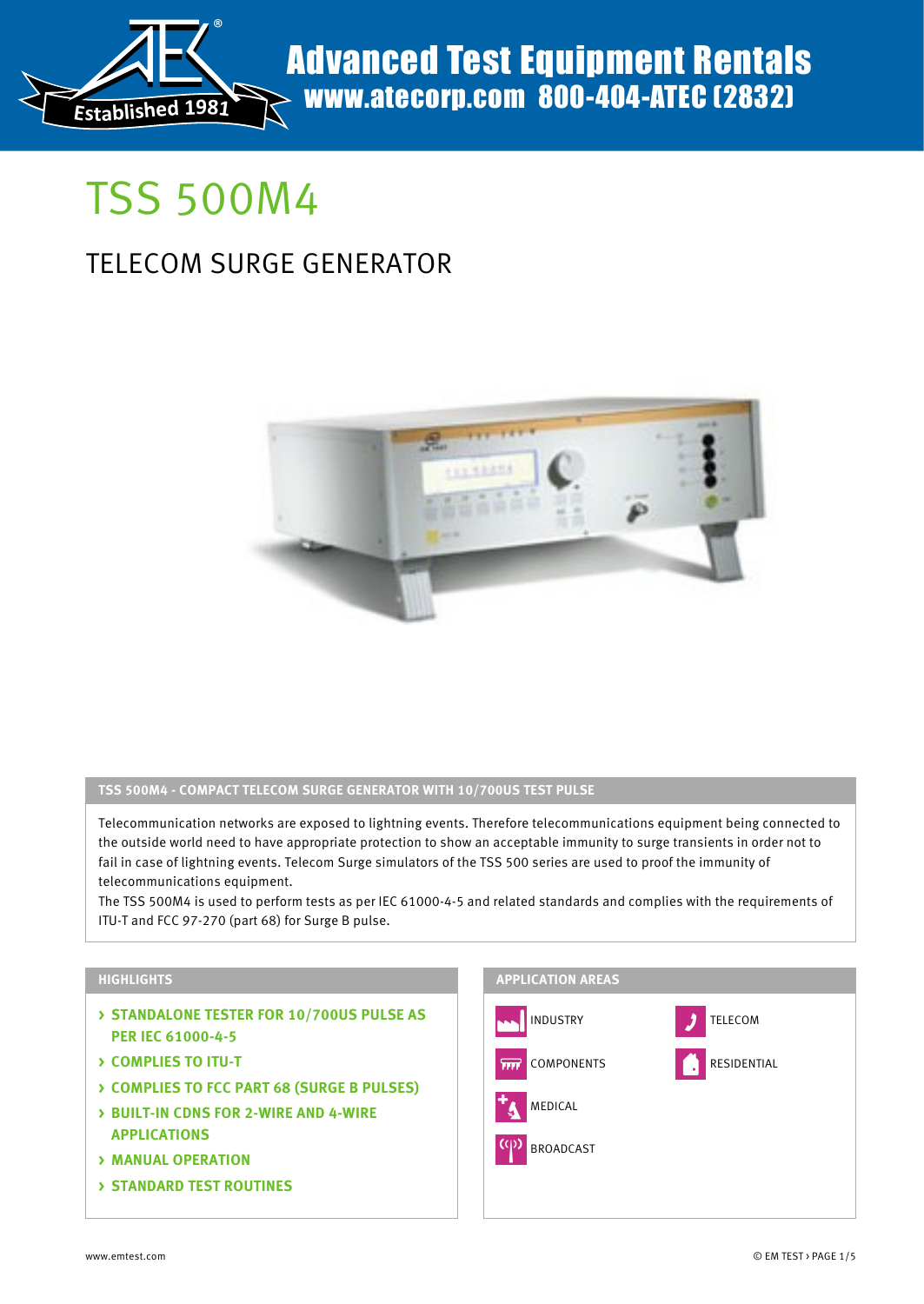#### **TECHNICAL DETAILS**

#### **STANDARDS**

FCC 97-270 (part 68), IEC 61000-4-5, ITU-T K.17, ITU-T K.20, ITU-T K.21, ITU-T K.28, ITU-T K.45

#### **BENEFITS**

#### **TSS 500M4 - 10/700US PULSE GENERATION AND COUPLING NETWORKS IN ONE BOX**

The TSS 500M4 is a compact tester to generate the Telecom Surge pulses 10/700us and 9/720us as well as the 1.2/50us Voltage Surge pulse.

The TSS 500M4 is not just the pulse generator but it comes with the built-in coupling networks for 2-wire and 4-wire test applications. The outputs can directly be connected to the Telecom ports of the DUT. For testing Telecom lines EM TEST offers the appropriate coupling networks for 4-wire or 8-wire lines.

Pre-programmed Standard Test routines allow highest user convenience. Still the TSS 500M4 offers the Quick Start test routine where parameters can be changed on-line during the test to evaluate the susceptibility level of an individual DUT.



#### **OPERATION**

#### **EASY TO OPERATE**

Front panel menu and function keys enable the user to program his test routines quickly and accurately. The cursor allows fast control of all test parameters of the programmed routine, thus test procedures are simplified and confidence is generated that every step is carried out correctly.

#### **SOFTWARE**

#### **IEC.CONTROL SOFTWARE FOR CONTROL AND DOCUMENTATION**

Outstanding user convenience, clearly structured windows and operation features and the EM TEST standards library along with the flexibility to generate user specific test sequences very easily are the main features of iec.control software. The software is automatically configured according to the connected EM TEST generators. Extensive reporting capabilities help the user to create test reports that meet international requirements.

wemtest

iec.control is supported by Windows 95/98, Windows ME, Windows NT, Windows 2000, Windows XP and Windows Vista. Remote control is achieved either via RS232 or GPIB. iec.control supports a wide range of GPIB cards of National Instruments.

#### **OTHER MODELS**

#### **TELECOM WORLDWIDE WITH EM TEST**

The TSS 500M series covers the wide range of Telecom Surge requirements as per Bellcore GR-1089-Core, FCC 97-270 (part 68) and the various ITU-T recommendations as well as the requirements of many EN/IEC standards and some national Telecom Standards. For the complete overview please select "More Info".

#### **AUXILIARY DEVICES**

#### **CNV 504/508 - COUPLING NETWORKS FOR SURGE TESTS ON TELECOM LINES**

The coupling networks CNV 504S1 and CNV 508S1 are designed as per IEC 61000-4-5 for Surge tests on Telecom lines. Two different models are available for 4-wire and 8-wire applications. The decoupling network consists of pairwise current-compensated inductors. The coupling of the Surge pulses is achieved via gas arrestors as recommended by IEC 61000-4-5.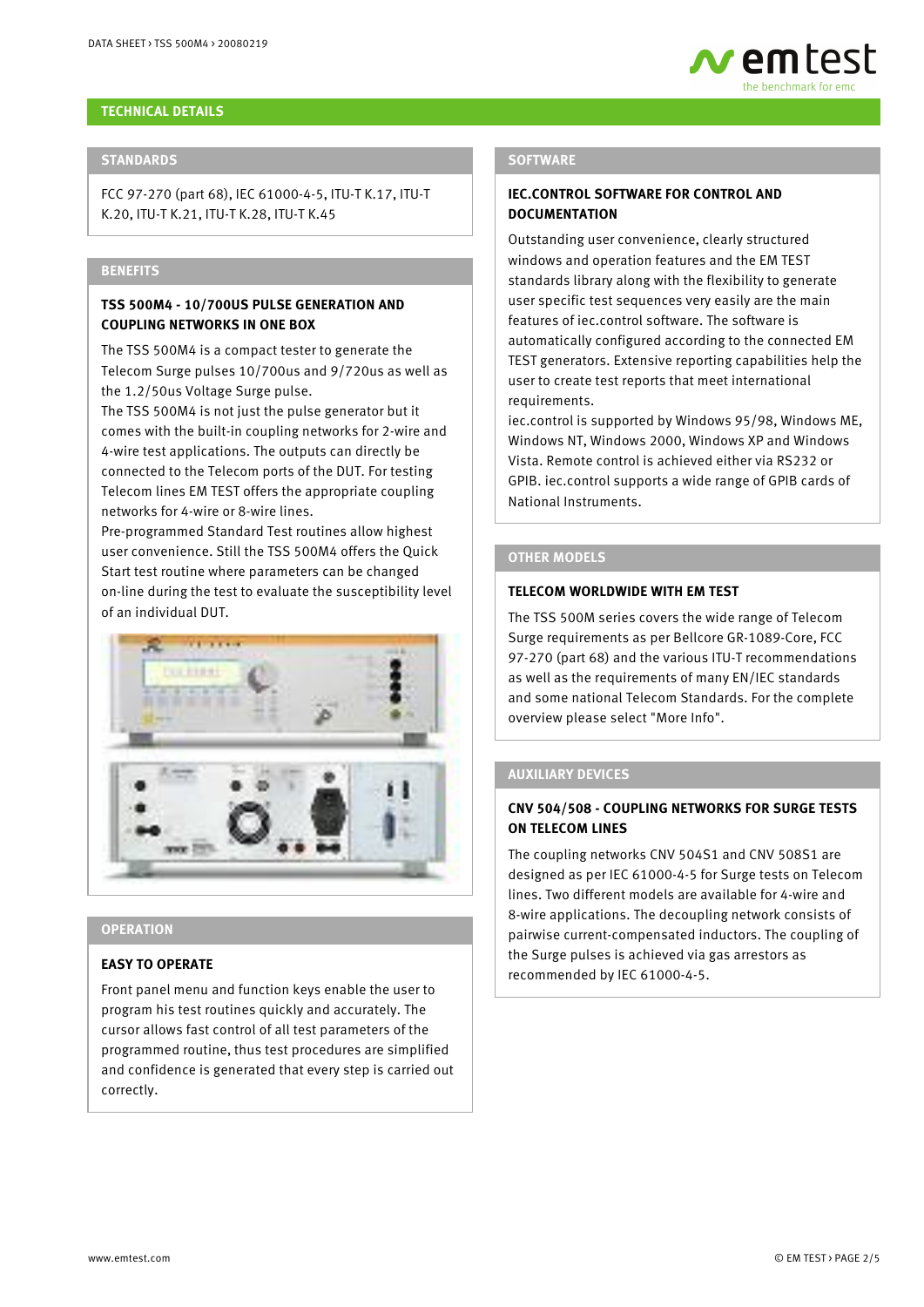#### **TECHNICAL DETAILS**

| AS PER ITU AND ETS RECOMMENDATIONS |                                                                                                                                                                                                                                            |
|------------------------------------|--------------------------------------------------------------------------------------------------------------------------------------------------------------------------------------------------------------------------------------------|
|                                    | Pulse 1.2/50us                                                                                                                                                                                                                             |
| Voltage (o.c.)                     | 160V - 4,000V ±10%                                                                                                                                                                                                                         |
| Rise time*)                        | $1.0$ us ± 30%                                                                                                                                                                                                                             |
| Pulse duration*)                   | $50us \pm 20%$                                                                                                                                                                                                                             |
| Energy storage<br>capacitor        | $1 \text{uF}$                                                                                                                                                                                                                              |
|                                    | Pulse 10/700us                                                                                                                                                                                                                             |
| Rise time*)                        | 6.5us ± 30%                                                                                                                                                                                                                                |
| Pulse duration*)                   | $700$ us ± 20%                                                                                                                                                                                                                             |
| Energy storage<br>capacitor        | 20 <sub>u</sub> F                                                                                                                                                                                                                          |
| Polarity                           | Positive, negative or alternating                                                                                                                                                                                                          |
| Counter                            | 1 - 30,000 or endless                                                                                                                                                                                                                      |
|                                    | *) definition of waveform parameters<br>as per IEC 469-1. As per IEC<br>61000-4-5 this is considered to be<br>equal to the waveform parameter<br>definition as per IEC 60-1 for the<br>1.2/50us pulse and CCITT for the<br>10/700us pulse. |

| <b>AS PER FCC PART 68, PULSE B</b> |                                   |
|------------------------------------|-----------------------------------|
| Voltage (o.c.)                     | 160V - 4,000V ±10%                |
| Front time                         | $9us \pm 30\%$                    |
| Decay time                         | $720us \pm 20\%$                  |
| Current (s.c.)                     | 4A - 100A                         |
| Front time                         | $5us \pm 30\%$                    |
| Decay time                         | $320us \pm 20\%$                  |
| Energy storage<br>capacitor        | 20 <sub>II</sub> F                |
| Polarity                           | Positive, negative or alternating |
| Counter                            | 1 - 30,000 or endless             |

### **AS PER IEC 61000-4-5**

|                             | Pulse 10/700us                                                                                                                                                                                                                             |
|-----------------------------|--------------------------------------------------------------------------------------------------------------------------------------------------------------------------------------------------------------------------------------------|
| Voltage (o.c.)              | 160V - 4,000V ±10%                                                                                                                                                                                                                         |
| Rise time*)                 | 6.5us ± 30%                                                                                                                                                                                                                                |
| Pulse duration*)            | $700$ us ± 20%                                                                                                                                                                                                                             |
| Current (s.c.)              | 4A - 100A                                                                                                                                                                                                                                  |
| Rise time*)                 | $4us \pm 20\%$                                                                                                                                                                                                                             |
| Pulse duration*)            | $300$ us ± 20%                                                                                                                                                                                                                             |
| Energy storage<br>capacitor | 20 <sub>U</sub> F                                                                                                                                                                                                                          |
| Polarity                    | Positive, negative or alternating                                                                                                                                                                                                          |
| Counter                     | 1 - 30,000 or endless                                                                                                                                                                                                                      |
|                             | *) definition of waveform parameters<br>as per IEC 469-1. As per IEC<br>61000-4-5 this is considered to be<br>equal to the waveform parameter<br>definition as per IEC 60-1 for the<br>1.2/50us pulse and CCITT for the<br>10/700us pulse. |

 **em test** the benchmark for emc

### **COUPLING AS PER** ITU-T 2-wire: T1 and T2 with 25ohm each 4-wire: T1,T2,T3,T4 with 100ohm each FCC part 68 2 wire: T1 and T2 with 25ohm each IEC 61000-4-5 External networks are required (options)

## **TRIGGER** Automatic Automatic pulse release Manual Single pulse release External External pulse release CRO trigger 5V trigger signal for oscilloscope

| <b>TEST ROUTINES</b>             |                                                                                                                                                                                  |
|----------------------------------|----------------------------------------------------------------------------------------------------------------------------------------------------------------------------------|
| <b>Ouick Start</b>               | Immediate start; easy to use and fast                                                                                                                                            |
| User Test routines               | Change Polarity after n pulses<br>Change voltage after n pulses                                                                                                                  |
| <b>Standard Test</b><br>routines | IEC 61000-4-5 Level 1,000V<br>IEC 61000-4-5 Level 2,000V<br>IEC 61000-4-5 Level 4.000V<br>FCC part 68, Pulse B Metallic<br>1.000V<br>FCC part 68, Pulse B Longitudinal<br>1,500V |
| Service                          | Service, setup, self test                                                                                                                                                        |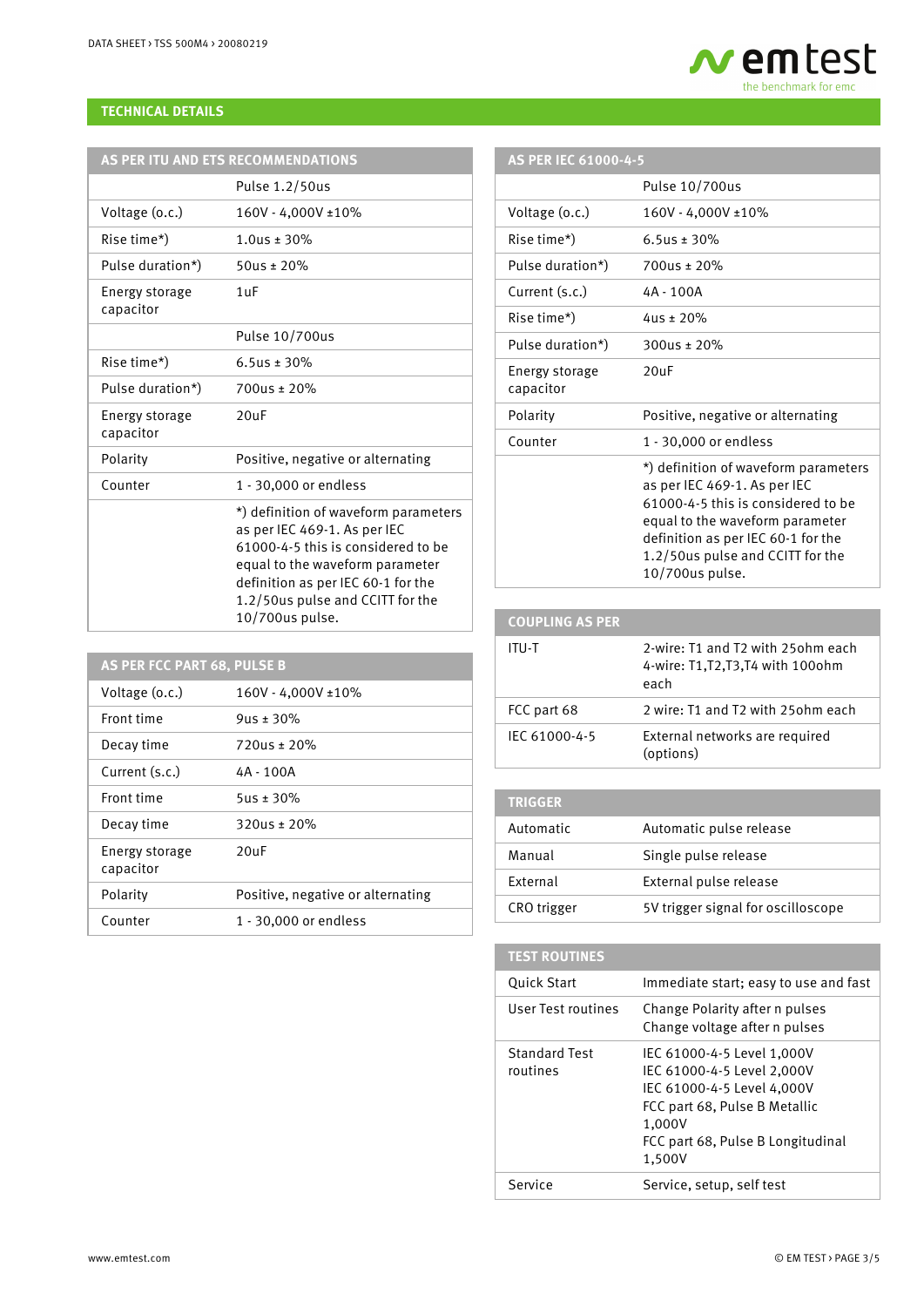

#### **TECHNICAL DETAILS**

| <b>INTERFACE</b>   |                                  |
|--------------------|----------------------------------|
| Serial interface   | RS 232, baud rate 1,200 - 19,200 |
| Parallel interface | IEEE 488, address 1 - 30         |

| <b>SAFETY</b>  |                         |
|----------------|-------------------------|
| Safety circuit | Control input (24Vdc)   |
| Warning lamp   | Floating output contact |

| <b>GENERAL DATA</b>   |                                 |
|-----------------------|---------------------------------|
| Dimensions.<br>weight | 19"/3HU, approx. 20kg           |
| Supply voltage        | 115/230V +10/-15%               |
| Fuses                 | 2xT 2AT (230V) or 2xT4AT (115V) |

| <b>OPTIONS</b>   |                                                                                                                       |
|------------------|-----------------------------------------------------------------------------------------------------------------------|
| CNV 504S1        | 4 telecom lines as per fig. 12, IEC<br>61000-4-5                                                                      |
| CNV 508S1        | 8 telecom lines as per fig. 12, IEC<br>61000-4-5                                                                      |
| <b>CNV 504S5</b> | Coupling network providing<br>4x100ohm and<br>$2x25$ ohm                                                              |
| iec.control      | Software to control the test.<br>including standard library, test<br>report facility and data conversion<br>generator |